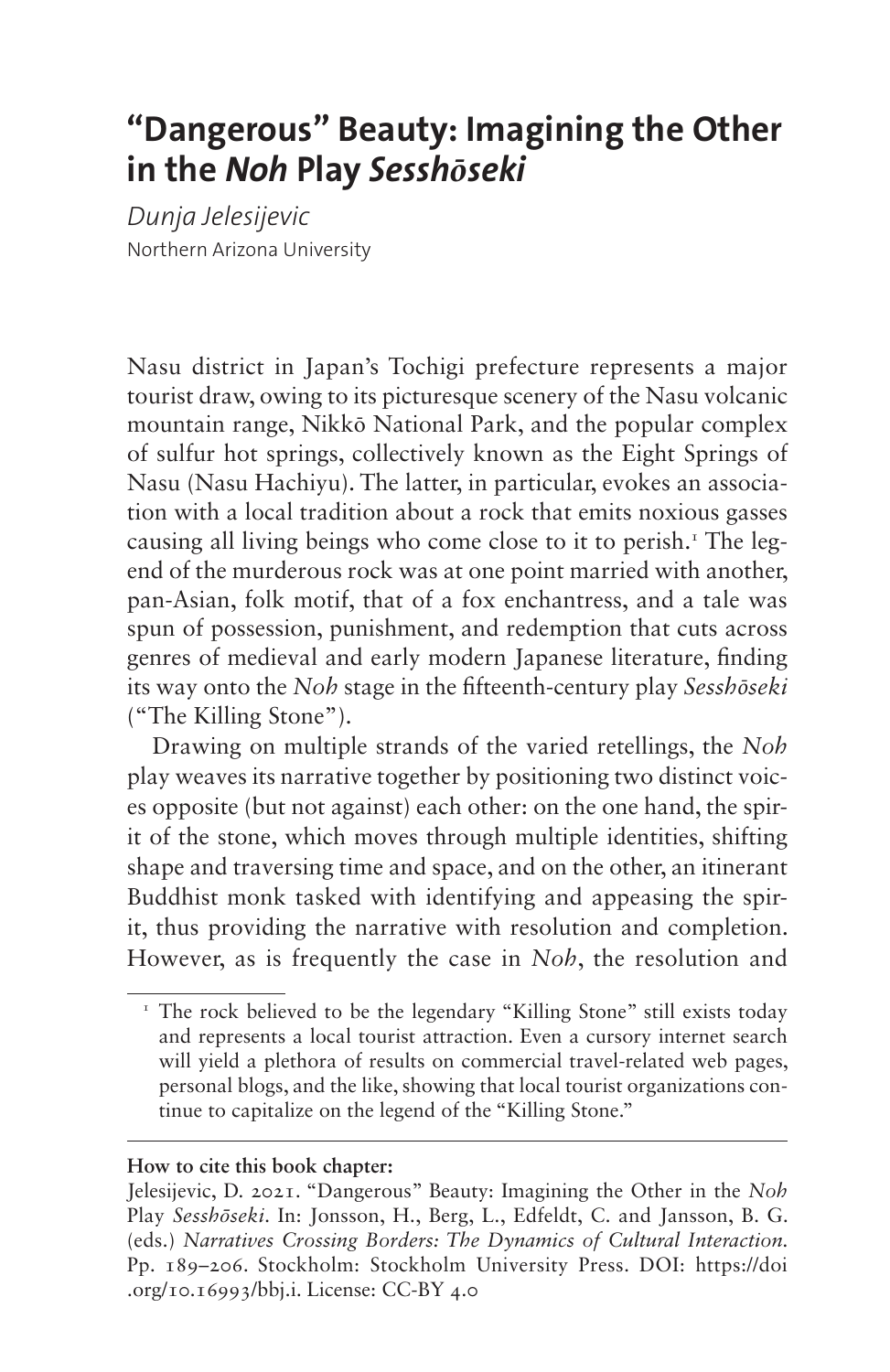completion in *Sesshōseki* are anything but straightforward. The two protagonists have more in common than it seems, while their (op)positioning vis-à-vis one another is revealed to be of a different kind than initially presented. Both figures are carefully discursively constructed as occupying and negotiating liminal spaces as well as liminal modes of being. They are both creatures of movement and transformation, engaged in crossing, transgressing, transcending, and reestablishing various sets of boundaries (spatial, temporal, and ontological). By presenting its protagonists in this way, *Sesshōseki* questions and upsets the overlapping orders (social, political, and religious) within which it takes place. I suggest that exploring the motifs of movement and transformation as particular modes of boundary-crossing in *Sesshōseki* provides insight into how the concept of boundary-crossing is utilized by the text to bring about and respond to these questions and upsets. In turn, such exploration illuminates some peculiar ways in which the very act of boundary-crossing is being narratively and discursively negotiated through the medium of *Noh* theater. This analysis of *Sesshōseki* provides a case study of how, through patterns of both following and subverting the generic conventions, *Noh* play ritualizes those crossings, thus becoming a locus for exercising and working through multiple layers of boundary crossing, and I suggest that observing how *Noh* ritualizes these processes offers novel ways into looking at the very nature of boundary-crossings and the modes of their actualizations.

## **Mover and Shaker: Woman, Fox, Demon, Goddess**

In the *Noh* canon, *Sesshōseki* is a fifth-category demon play<sup>[2](#page-1-0)</sup> of uncertain authorship.[3](#page-1-1) Following the typical structure of a

<span id="page-1-0"></span><sup>2</sup> The five-category structure of *Noh* plays (*gobandate* 五番立; God, Warrior, Women, Miscellaneous, Demon) is codified sometime in the Edo period (1600–1868). When performed as entertainment in official setting (before the Shōgun etc.), the full program would consist of five plays, one category each, plus the *Okina* piece and four *Kyōgen* comical plays (Brazell, 1999, p. 530).

<span id="page-1-1"></span><sup>&</sup>lt;sup>3</sup> The authorship of the play is most frequently listed as anonymous, but one source attributes it to the playwright Saami (佐阿弥) (Sanari, 1930, p. 1633).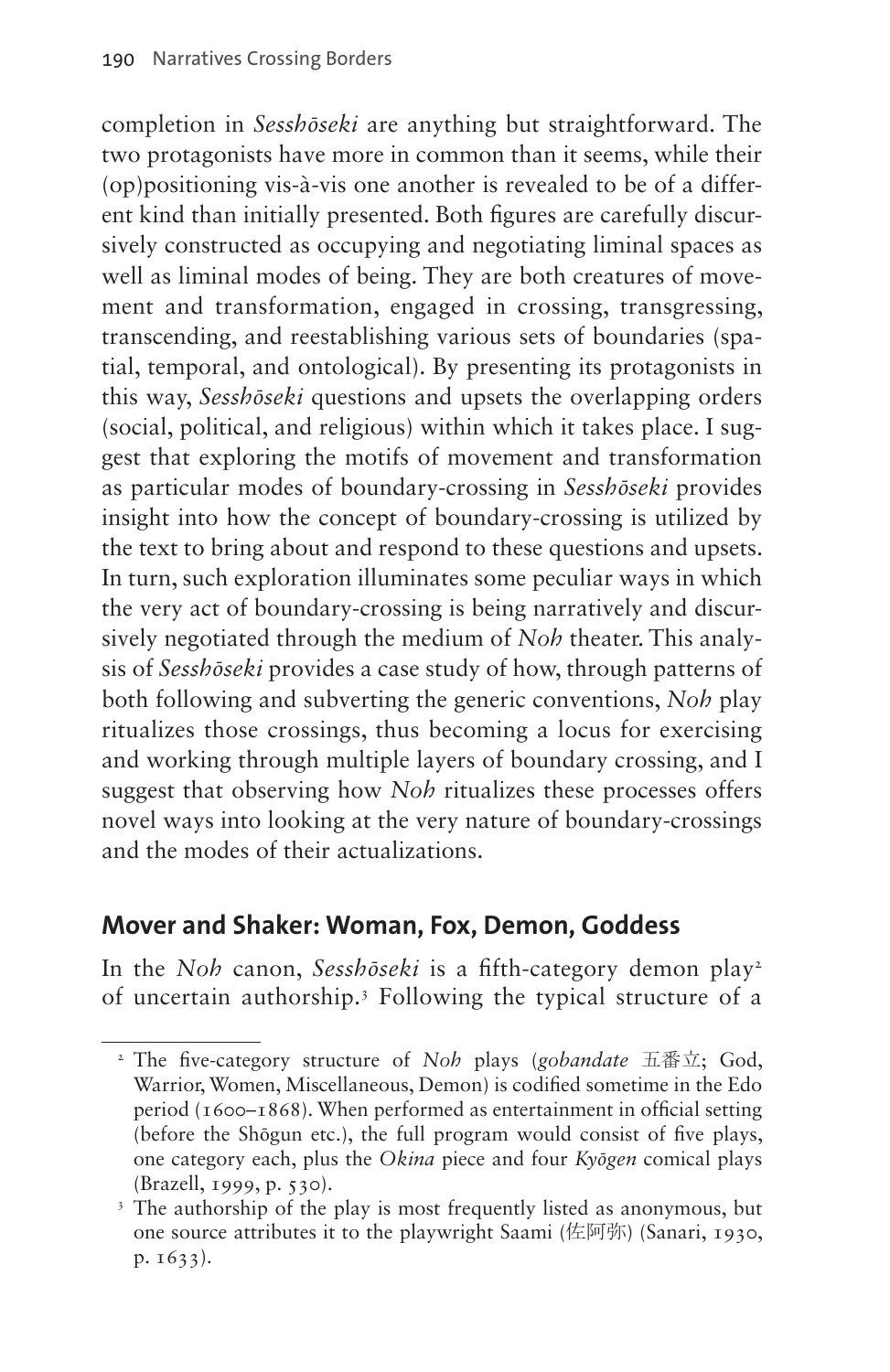*mugen-Noh* play[,4](#page-2-0) it opens with a *michiyuki*, a travel sequence, introducing a Buddhist priest Gennō, [5](#page-2-1) who is passing through Nasu-no-hara in Shimotsuke province. There he notices birds falling to the ground as they fly over a particular stone in the field. While he ponders this curiosity, a woman mysteriously appears, warning him not to get close to the stone as it causes death to all living creatures who approach it. Prodded by Gennō, the woman proceeds to narrate the legend of the stone. The story is about Lady Tamamo (Tamamo no Mae), an exquisitely beautiful, sophisticated, and learned lady of the court and a favorite of the emperor Toba.<sup>6</sup> Following an extraordinary event in the imperial palace, where Tamamo's body miraculously began emitting light, the emperor fell ill. Abe no Yasunari, the court *onmyōji*,<sup>[7](#page-2-3)</sup> realizes that the two events are related, whereupon he identifies Lady Tamamo as the incarnation of an evil fox-spirit. She is then hunted down in her vulpine form and killed, but the spirit of the fox possesses a stone in the field. From that point forward, the stone

<span id="page-2-0"></span><sup>4</sup> *Mugen Noh* (夢幻能) translates to "dream *Noh*" or "fantasy *Noh*." It is a type of *Noh* play situated in a supernatural or dream world. A *mugen* Noh play typically begins with a religious figure visiting a significant locale. There, he encounters a local person whose words and demeanor signal that there is something extraordinary or significant about them, and it is hinted that they are somehow connected to the locale and its history. The end of the first act concludes with the local person revealing their true identity as the ghost associated with the place, upon which they disappear. It is then usually hinted that the priestly figure will spend the night at the locale (hence "dream" *Noh* – it is deliberately left ambiguous whether the events of the play take place in actuality, or in a dream-world), and during the night the ghost returns, asking for rites of repose.

<span id="page-2-1"></span><sup>5</sup> Gennō Shinshō 源翁心昭 (1329–1400), Buddhist monk of the Sōtō Zen lineage.

<span id="page-2-2"></span> $\delta$  Emperor Toba 鳥羽天皇, reigned 1107–1123; held the office of the retired emperor.

<span id="page-2-3"></span><sup>7</sup> Yin-yang diviner; practitioner of *Onmyōdō*. *Onmyōdō* 陰陽道, translatable as "The Way of Yin and Yang," refers to a system of beliefs and practices based on the Chinese yin/yang philosophy that was in Japan supplemented with teachings and rites from Esoteric Buddhism, as well as local, Kami-worship-associated beliefs and practices. While the Abe family was historically in charge of *Onmyōdō* activities at the Japanese court, Abe no Yasunari is a fictitious character. For more on *onmyōdō*, see Butler (1996).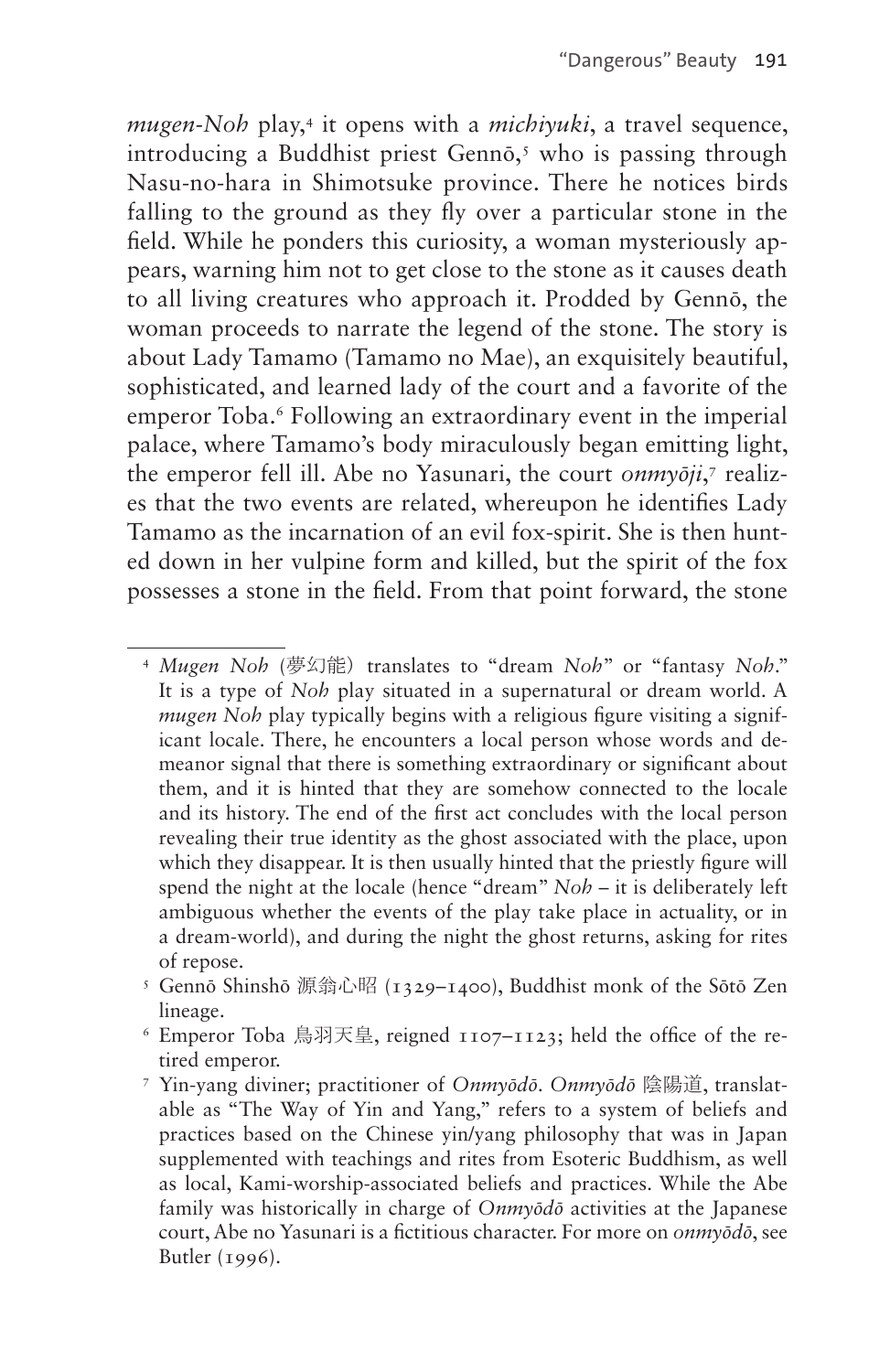starts to exhibit its deathly effect and comes to be known as the "Killing Stone (*sesshōseki*)." The mysterious woman completes her story and reveals, as she disappears, that she is the ghost of Lady Tamamo.

The second act follows Gennō as he conducts a memorial service for the spirit of the stone in order to lead it onto the Buddha`s Path. The Killing Stone splits open, and the spirit of the fox appears from within the stone in its demonic form. The spirit then recollects its past, revealing herself as a malevolent force that throughout centuries caused empires to crumble by taking on a form of a beautiful woman and seducing their rulers. Her cathartic narrative ends in a solemn promise to abandon her evil ways, leaving the stone behind as a symbol of the firmness of her decision. Due to Gennō's prayer, the spirit is appeased.<sup>8</sup>

On the surface, *Sesshōseki* is a straightforward tale of Buddhist conversion. It is framed as a triumph of the Buddhist religious regimen over the ultimate Other, a danger from Without who had bended time and space with the intention of bringing an end to both human and divine orders. The ghost of Tamamo herself states as much in the denouement of the play:

What should I hide now? In India, I was the tomb deity worshipped by the crown prince Hanzoku; in China, I appeared as Hōji, the consort of King Yū; in our realm of Japan, I became Lady Tamamo, consort of the emperor Toba. Intent on toppling the imperial and the Buddhist law, I transformed into a beautiful woman [...] having remained in this field, having become the killing stone, I claimed people`s lives for many a year. Today, however, having received Buddha`s Law, I shall cease committing evil deeds. The stone remains as a symbol of my firm promise to you, reverend priest, and the form of the demon is gone.<sup>9</sup>

Tamamo's concluding monologue brings together two main narrative threads at the basis of the play: her history as the destroyer of kingdoms which culminates at the court of the emperor Toba, and her subsequent destiny of being discovered as the fox spirit and ending up trapped inside the Killing Stone.

<span id="page-3-0"></span><sup>8</sup> For this essay, I consulted two versions of the play, Sanari Kentaro's text in *Y*ō*kyoku taikan* and Ito Masayoshi's annotated version in *Y*ō*kyokushū*.

<span id="page-3-1"></span><sup>9</sup> Translation mine. (Sanari, 1930, p. 1644)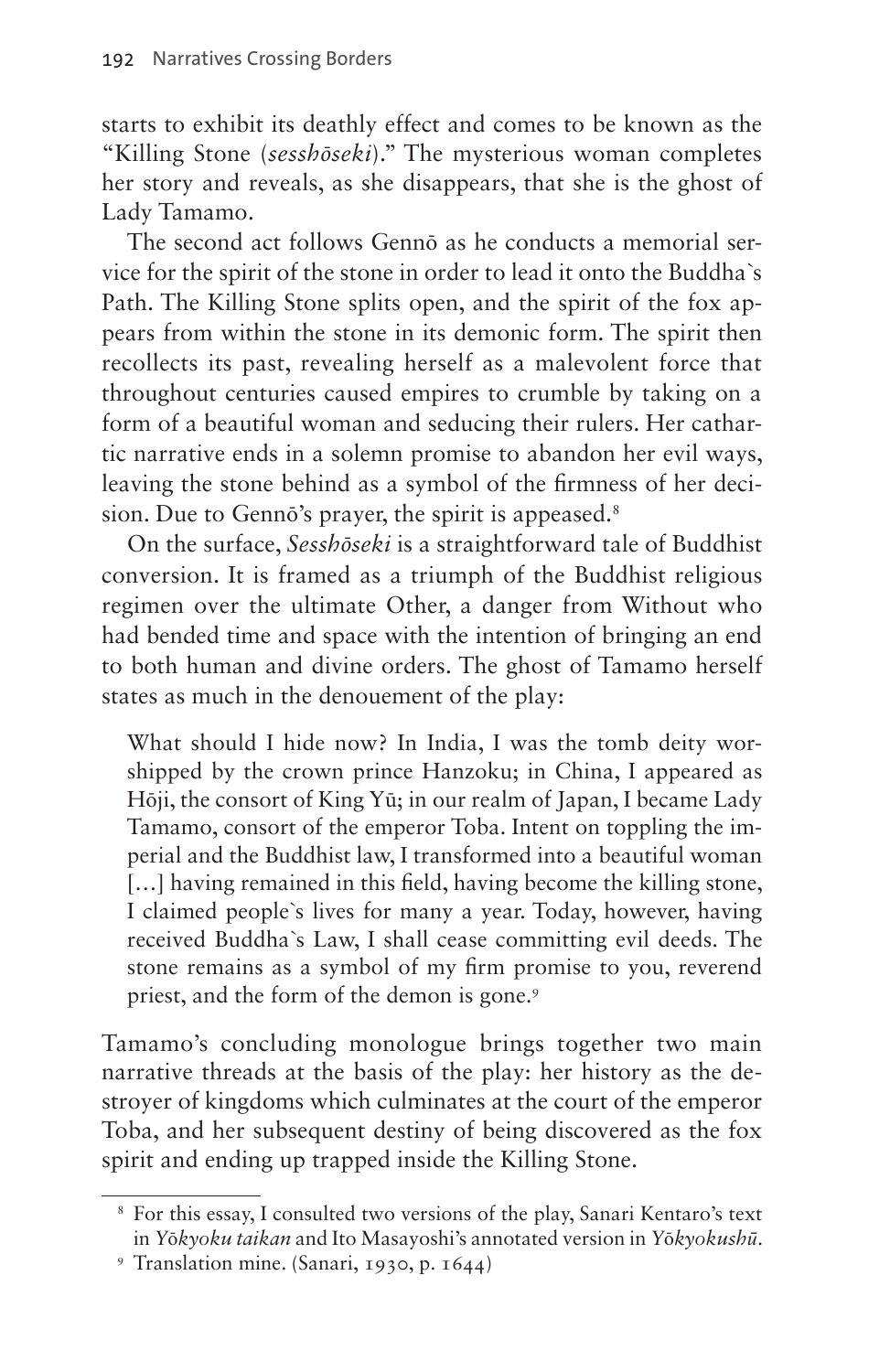As a stand-alone narrative, the former thread has been reproduced in a series of retellings, one of the earliest being in the fourteenth-century historical chronicle *Shinmeikagami*, and then later in several versions of short-story collections *Otogizōshi*  (Yokoyama & Matsumoto, 1981, p. 13–58), but it is itself a combination of several thematic units from earlier sources. The tale of the seduction of King Yū of China which brings his reign to ruin is in Japanese sources found in the thirteenth-century *Jikkinshō* ("A Miscellany of Ten Maxims") and the fifteenth-century *Genpei jōsuiki* ("The Record of the Rise and Fall of the Genji and Heike Clans") a variant text of the Kamakura period  $(1185 - 1333)$  epic *Heike monogatari* ("The Tales of the Heike"). In his analysis of the worldviews of *Jōsuiki*, Minobe Shigekatsu suggests that the telling of the legend of king Yū and his fatal consort in this work parallels and, thereby, has the function of framing the downfall of Taira no Kiyomori in a very specific way. Kiyomori was the leader of the ill-fated Taira (Heike) clan, tragically defeated in the Gempei War  $(1180 - 1185)$ , which marked a seismic shift in Japanese history, completely reconfiguring the social, political, and cultural landscape of Japan at the time. *Jōsuiki*, Minoru argues, shows how the narrative of the *Heike* is placed in a religious framework of an attempt to reorient the court-sponsored worship from old gods to new, depicting Kiyomori's worship of an "alien" deity, which, the text implies, may have caused his demise that precipitated the dramatic transformation of the entire realm (Minobe, 1982, p. 220–231). The deity in question takes the form of a fox and is known in Japan as Dakiniten, but is originally a part of the South Asian Tantric (both Buddhist and Hindu) traditions (Faure, 2015, p. 117–122).

The original tale of Yū's consort as given in Chinese sources<sup>[10](#page-4-0)</sup> does not contain references to foxes, but in Japanese texts such as

<span id="page-4-0"></span><sup>&</sup>lt;sup>10</sup> Yū is the Japanese pronunciation of the name of the King You of Zhou 周幽王 (781–771BCE). The earliest records of You and his consort are found in *Shu-king* ("The Book of Documents"), while Ssu-ma Ch'ien gives the account in *Shih chi* ("The Grand Scribe's Records"), in which king You's consort Pan-ssu is described as contributing to the fall of Eastern Zhou by enchanting the king with her beauty and causing him to become reckless and negligent.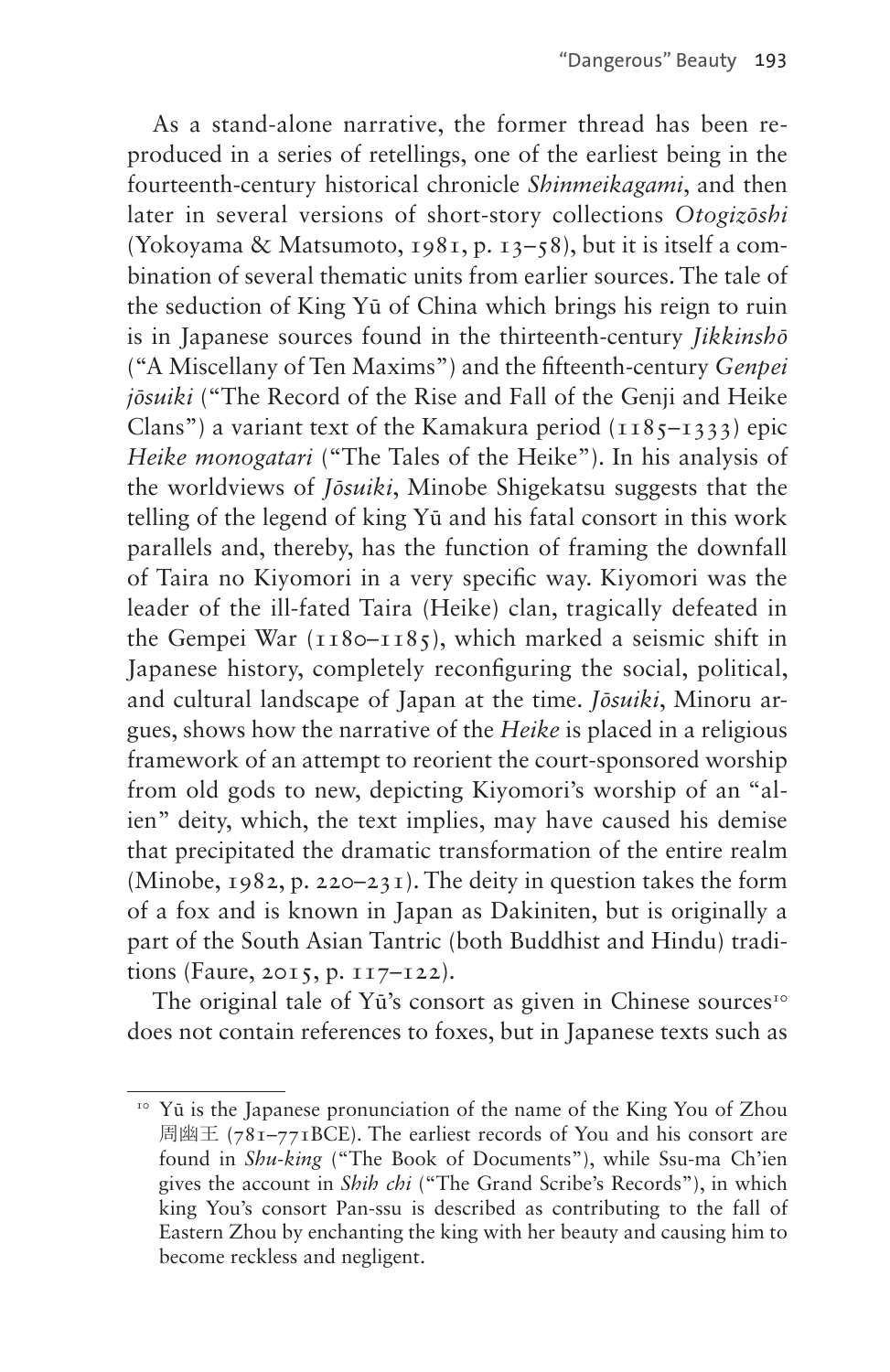*Jōsuiki,* it is blended with other traditional Chinese tales involving fox enchantresses, and the implied association is rendered explicit in the legend of Lady Tamamo.<sup>11</sup> The account of "seduction" of Hanzoku in India and its inclusion in the Tamamo narrative rests on similar logic. In this story inspired by *Ninōgyō* ("The Benevolent King Sutra"), the spirit does not materialize as a beautiful woman, but is actually the deity Tsuka no Kami (lit. "god of graveyards") worshipped by the prince.[12](#page-5-1) This deity is identified with the same Dakiniten worshipped by Taira no Kiyomori and purported to be both the cause of his ascent and his extraordinary downfall. Therefore, just as King Yū fell to his demise after being seduced by a supernatural fox, Kiyomori was likewise "seduced" by a fox deity, an alien – Other – force, while Hanzoku succumbed to the promise of power and might by a beastly deity of graveyards, whose domain literally is Other (world). In Japan, Emperor Toba falls prey to the incarnation of the same mysterious supernatural force, enticed both by the beauty and the power of a mysterious lady who materialized in his court seemingly out of nowhere. It is not only his reign that is endangered, but his very life, and only upon the intervention of the powerful *onmyōji*, Abe no Yasunari, is the threat, seemingly, mitigated. It is worth noting

<span id="page-5-0"></span><sup>&</sup>lt;sup>11</sup> Of course, the nexus between rulership, foxes, and female sexual potency was not simply conjured by Japanese retellings of Chinese narratives. In her study on fox cults and the history of their development, Kang Xiaofei notes that since the Han period (206 BCE – 220 CE) various Chinese sources had recorded association between fox cults and rulership, as well as foxes and sexually alluring women (and men). Over time the two motifs converged, particularly in folk tales and anecdotes written by the literati. These ideas were, in fact, so prevalent, Kang notes, that "[P]eople from all walks of life consciously manipulated gendered images of the fox to negotiate the moral and political order in the family and local community and to construct the relationship between state and society" (Kang, 2006, p. 5).<br><sup>12</sup> Hanzoku 班足太子 is the Japanese rendering of the Indian legendary king

<span id="page-5-1"></span>Kalmapasada, featured in the apocryphal Benevolent King Sutra 仁王経 (full title: Benevolent King Perfection of Wisdom Sutra 仁王般若波羅蜜 經). He worshipped a graveyard deity who required him to sacrifice one thousand kings. Having slain nine hundred ninety-nine kings, the final of his chosen victims performed a Buddhist chant about the truth of impermanence causing Kalmapasada to reach enlightenment and spare the lives of all would-be victims. (Ito, 1983, p. 228)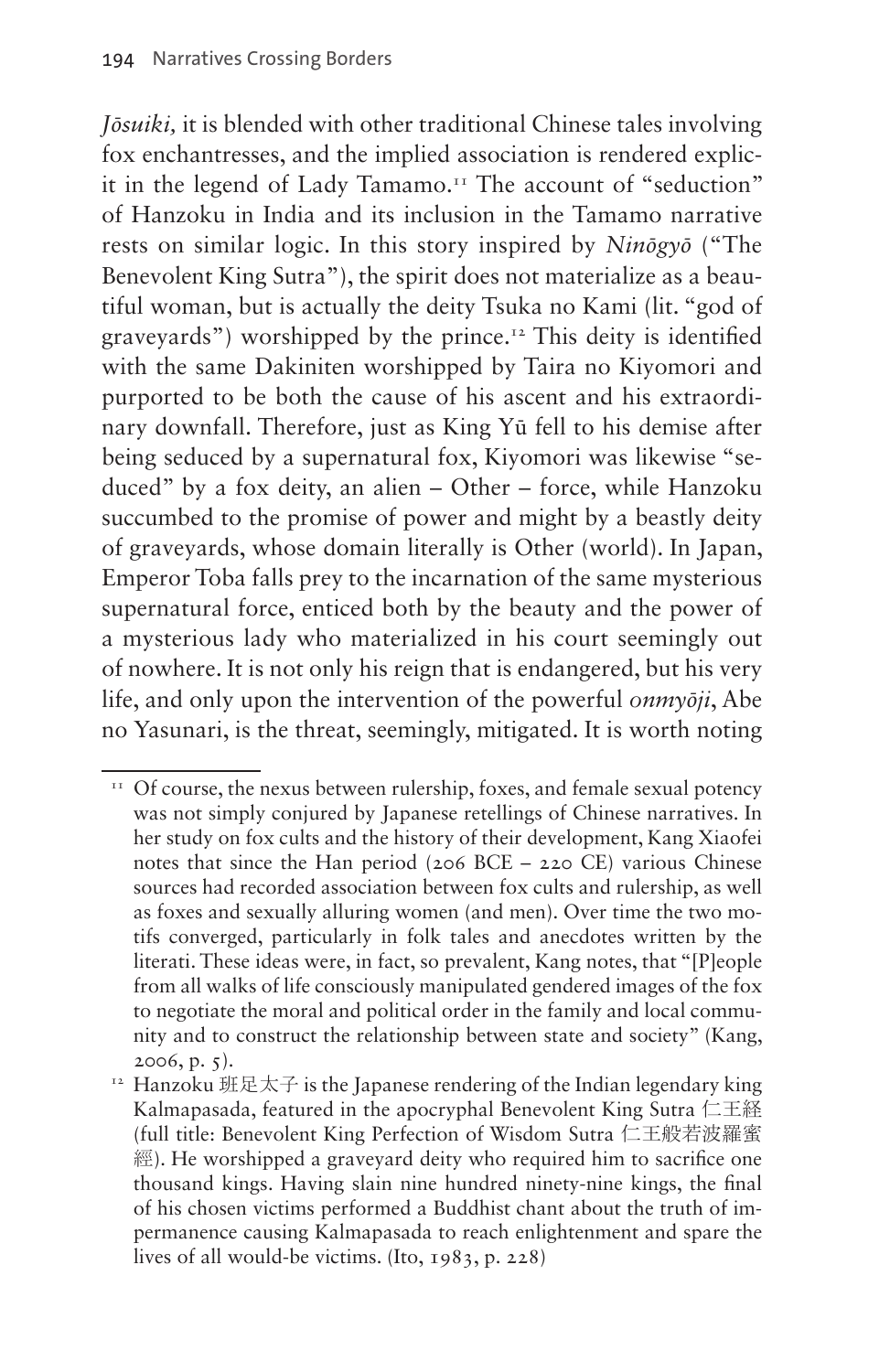that Emperor Toba from the Tamamo stories and *Sesshōseki* was one of the key players in the succession dispute that lead up to the Hōgen rebellion  $(1156)$ , which in turn paved the way to the aforementioned Gempei War and the collapse of the aristocratic rule in Japan replaced by the dominance of the warrior class – the samurai (Goff, 1997, p. 68). That would mean that, even though Toba's life in the story was spared, Tamamo was successful in exerting her nefarious influence and planting the seed of the damage she sought to cause. Furthermore, the various *Otogizōshi* versions of the tale end in a subtle portend of the ruin of the Heike,<sup>13</sup> further tangling together Toba's and Kiyomori's destiny. Thus, in all three narrative strands (Indian, Chinese, and Japanese) the seduction by a vulpine enchantress is equated with an ambition of a powerful foreign/Other deity, dramatically affecting the destiny of both the imperial (human) and religious (divine) orders.

The literary lore weaves a legend around Lady Tamamo and constructs her identity with deliberate and careful amalgamation of themes following a specific logic. Her character is pieced together by pulling from Japanese, Chinese, and Indian traditions,

<span id="page-6-0"></span><sup>13</sup> In *Tamamonomae monogatari*, which predates *Sesshōseki*, thus safe to assume to have at least been known to the playwright if not directly used as a source, several objects associated with either imperial reign or religious worship are found in Tamamo's vulpine body after she was killed by the royal archers Miuranosuke and Kazusanosuke. Some of these are then gifted to the men responsible for killing her, among which a red needle and a white needle found in the fox's tail were presented to Kazusanosuke. Having an unexplained grudge with the Taira clan, Kazusanosuke ends up gifting one of the needles to Minamoto no Yoritomo, who lead the Minamoto successfully against the Taira in the Gempei war. While *Tamamonomae monogatari* is vague on this, a later variant, *Tamamonomae sōshi* explicitly states that "[I]t was because Yoritomo gained possession of this needle that he mounted a rebellion and chastised the Taira […]" (trans. Laura Nüffer, in Kimbrough & Shirane, 2018). In her analysis of the *Otogizōshi* Tamamo tradition, Iwagi Yoriko suggests that the demise of Tamamo at the hands of the royal archers, who represent the up-and-coming samurai class, not merely foreshadows the shift in power from the aristocratic lineages and the Taira to the Minamoto, but that the fox hunt and its killing are a ritual purification of a malevolent force, which directly challenges not just political but also the religious authority of the emperor (Iwagi 2005, pp. 47–48).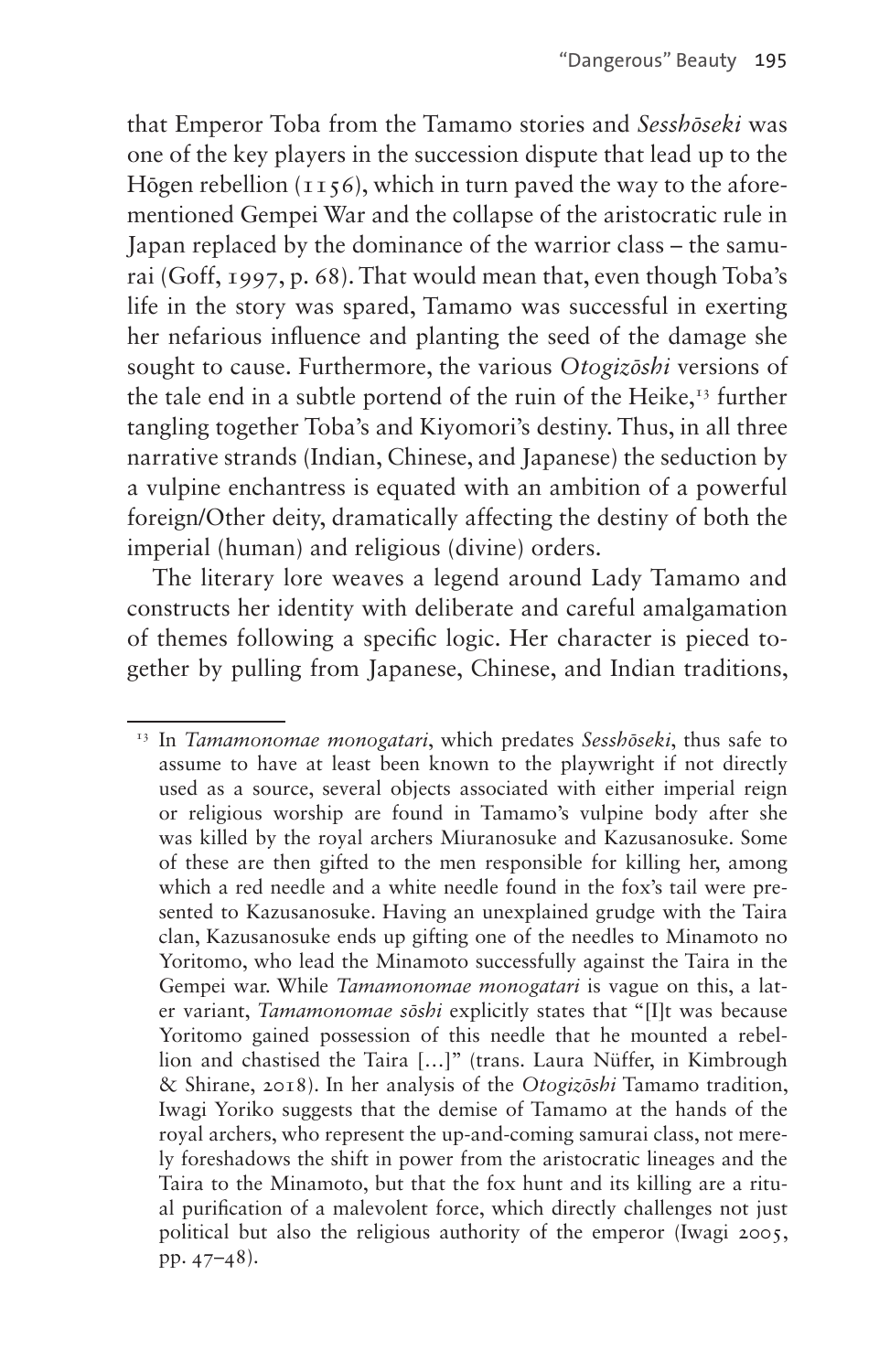drawing associations with the fox motif in its multifaceted and ambiguous character of being both demonic and divine, both dangerous and enchanting.[14](#page-7-0) Furthermore, the trajectory of her temporal and spatial border-crossing (India through China to Japan), places Tamamo squarely within the framework of the history of Buddhist transmission in East Asia, with its teleological conclusion in Japan. Posited as the mysterious Other intent on taking down the Three Kingdoms one by one, she is simultaneously a threat to Buddhist order as such. True to her own words, her movement across space(s) and (life)time(s) destabilizes both the imperial law and the Buddhist law, and this is precisely how it is phrased in play. This way the Tamamo legend combines elements from differing sources to consolidate a narrative of boundary-crossing and order-disrupting, sealing this development in *Sesshōseki* by placing that narrative into Tamamo's own first-person voice. This rhetorical move creates a discursive framing within which Japan provides the stage (both metaphorical and literal) for diegetic and performative integration and completion of the narrative development that the entire Tamamo legend represents. It has Tamamo herself re-appear and narrate a reminder of her (mis)deeds when all of their implications have actualized, which cements the legitimacy of the tale for the Japanese audiences.

Tamamo, however, does not merely move across borders; she transforms across them as well, and her spatial and temporal movement is coupled with transformation and/or potential for multiple transformations. This is significant because, as Michael

<span id="page-7-0"></span><sup>&</sup>lt;sup>14</sup> In Chinese sources all these facets of the fox are present; the folk tales and anecdotes written by the literati are more sympathetic, and the local beliefs paint foxes in a positive light, while Buddhist (particularly Ch'an) and Daoist texts emphasize the demonic side of the fox (see Kaifeng, 2006). In Japan similarly, the fox is viewed as both benevolent and malevolent, both divine and demonic. For example, in the Japanese native Shintō tradition, the fox is the object of worship in the powerful Inari cult, while the "Wild Fox Kōan" was an influential object of meditative practice in Zen Buddhism (see Smyers, 1998, Heine, 2000, and Sakaita, 1996). Finally, many of these characteristics of the fox are not only present in the East Asian tradition, but across the globe. For a detailed discussion on fox motif in world literature and folklore, see Uther (2006).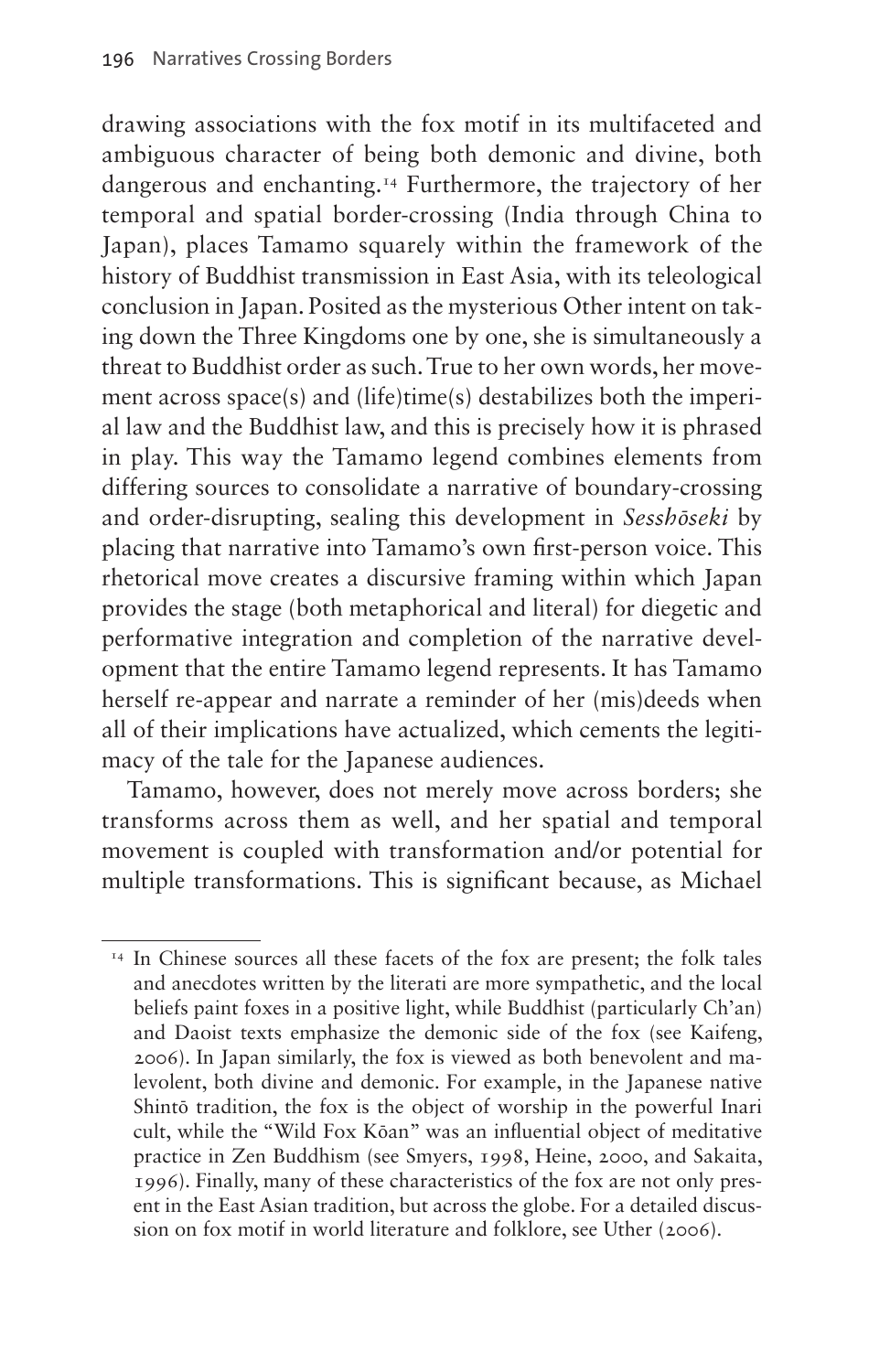Bathgate points out, "[A]s a boundary-crosser, the actions of shapeshifters like Lady Tamamo appear to challenge some of the most fundamental social and ontological categories within which we live our lives" (Bathgate, 2003, p. 12). Tamamo is an animal and non-animal; she is human and non-human; she is a god(ess) and a demon; and, eventually, in the form of the murderous stone, even animate and inanimate, all at the same time. In this context, casting the protagonist as the fox, whose very nature can be defined as being a boundary-transgressor, makes an obvious choice, and this aspect of her character is all the more compelling and significant. In fact, the act of shape-shifting and transformation is boundary-crossing *par excellence*, but it does not come without consequences for the crosser. That is, the transformation (actual or figurative) cannot actuate crossing without affecting the crosser. Moreover, "…the metamorph's (b)order crossing frequently works to highlight, even reinforce, the very boundaries it transgresses" (Bathgate, 2003, p. 11). The way this is achieved in the play is by first allowing Tamamo to freely shift identities from spirit to fox to woman and back, and then denying her that ability. She is ultimately forced into her most dramatic and, arguably, most order-upsetting "crossing," being transformed into a shapeless, lifeless, mundane, immovable mass – everything so wholly opposite to who she originally is. However, even this transformation is not finite. In fact, this is where the *Noh* play picks up the story, focusing on Tamamo's afterlife, and places it into a new framework by introducing the monk Gennō and having the malevolent fox spirit of Tamamo interact with him.

This return of Tamamo, the embodiment of a subversive force that caused political instability and brought about misfortune and danger to the Japanese imperial state that symbolized the unity of the socio-political order and Buddhist regimen, is a terrifying reminder of the ever-lurking danger she brings. As the *Noh* convention would have it, the only one who can truly subdue her is the representative of the Buddhist order. However, it is Tamamo who approaches Gennō the priest, it is she who wants to be enlightened: the demon assumes agency by approaching the priest in search of salvation and is in control of the process.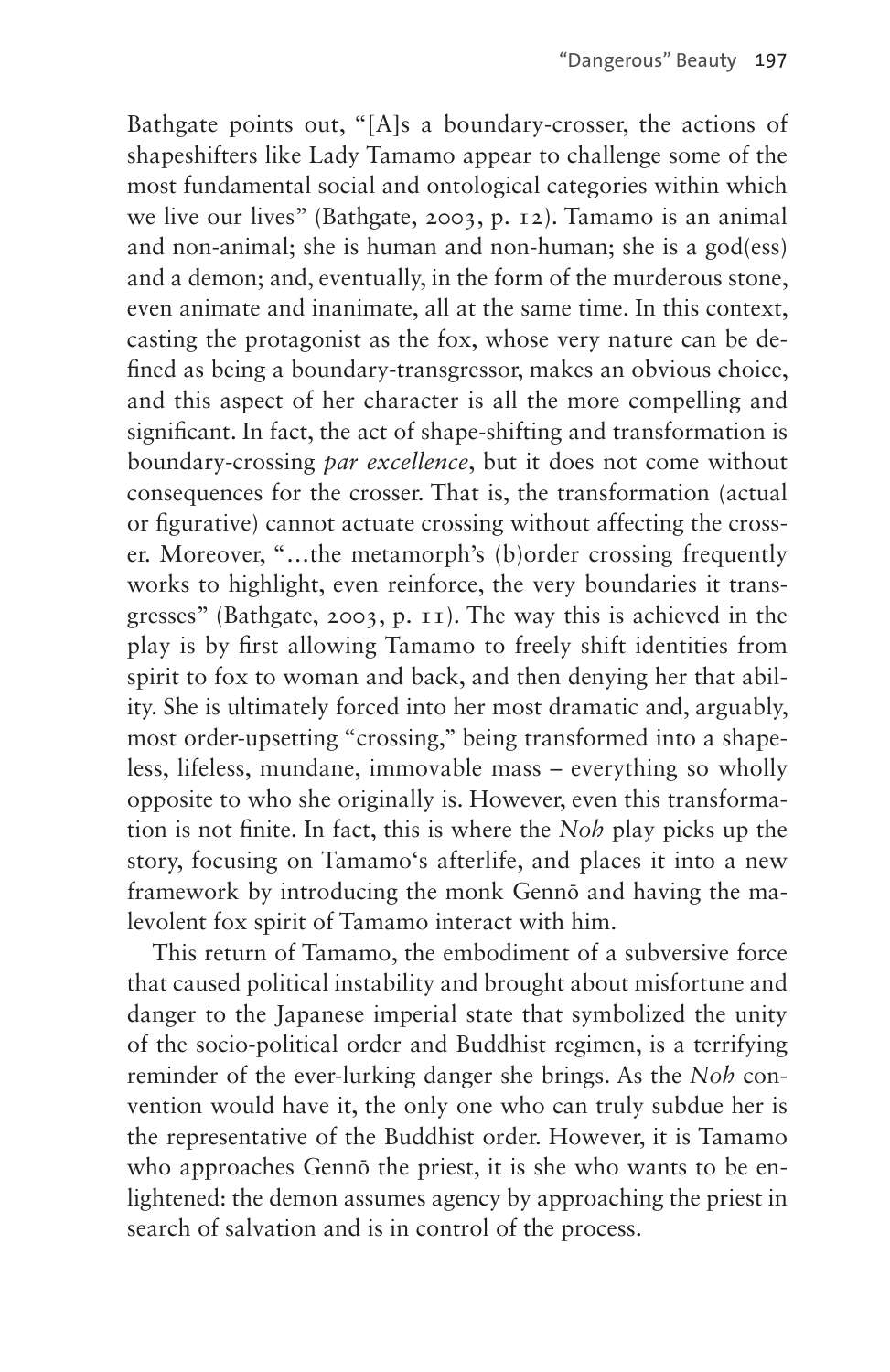### **Hammer of the Buddha: Breaking the Stone, Finding the Jewel**

The discussion so far has focused on the main protagonist of the play, Lady Tamamo. Most scholarly treatments of *Sesshōseki* and the Tamamo narrative tradition, in fact, have done the same.<sup>[15](#page-9-0)</sup> It is not difficult to imagine why – apart from simply being a more narratively rich, interesting, and provocative character, she neatly fits into discourses of gender and sexuality, identity and boundary-crossing, analyses of poetic allusions and visual references, among others. This is, in no small part, due to her association with the fox myth with all its connotations of metamorphosis and trickery. By contrast, the other protagonist of the play, monk Gennō, lacks the literary pedigree, and his background, while noble, is all too commonly human. In the play, he is seen as the representative of the Order; he exorcises the spirit of the Killing Stone, he is the force for good, and bringer of (en)light(enment). I propose an alternative interpretation of Gennō, in which convention itself is used to subvert the very convention it purports to follow. I suggest that this is done by complicating the reading of the typified language used to describe him, and interrogating the expected positioning vis-à-vis his counterpart Tamamo, particularly in terms of gender, center/margin binary, and religious authority.

The play opens with Gennō and his somewhat unusual *michiyuki*. The *michiyuki* (道行), the travel sequence, has the function of setting the spatial confines of a play, which in *Noh* is particularly important, given its convention of being performed on a bare stage with minimal props and paucity of visual clues. The protagonist would narrate his/her travel, often specifying the season, time of day, and particularly places he or she has seen during the travel. The descriptors used in a *michiyuki*, however, are replete with allusions that provide not just the spatial, but ideological and psychological framing for the play and its protagonists. Gennō's *michiyuki* atypically foregoes the details of the travel itself, save for the point of departure and arrival, and focuses on this second, more abstract level. In other words, he does not focus on sites or sights, but his experiences of them:

<span id="page-9-0"></span><sup>&</sup>lt;sup>15</sup> See Bathgate, 2003; Goff, 1997; Faure, 1996 among others.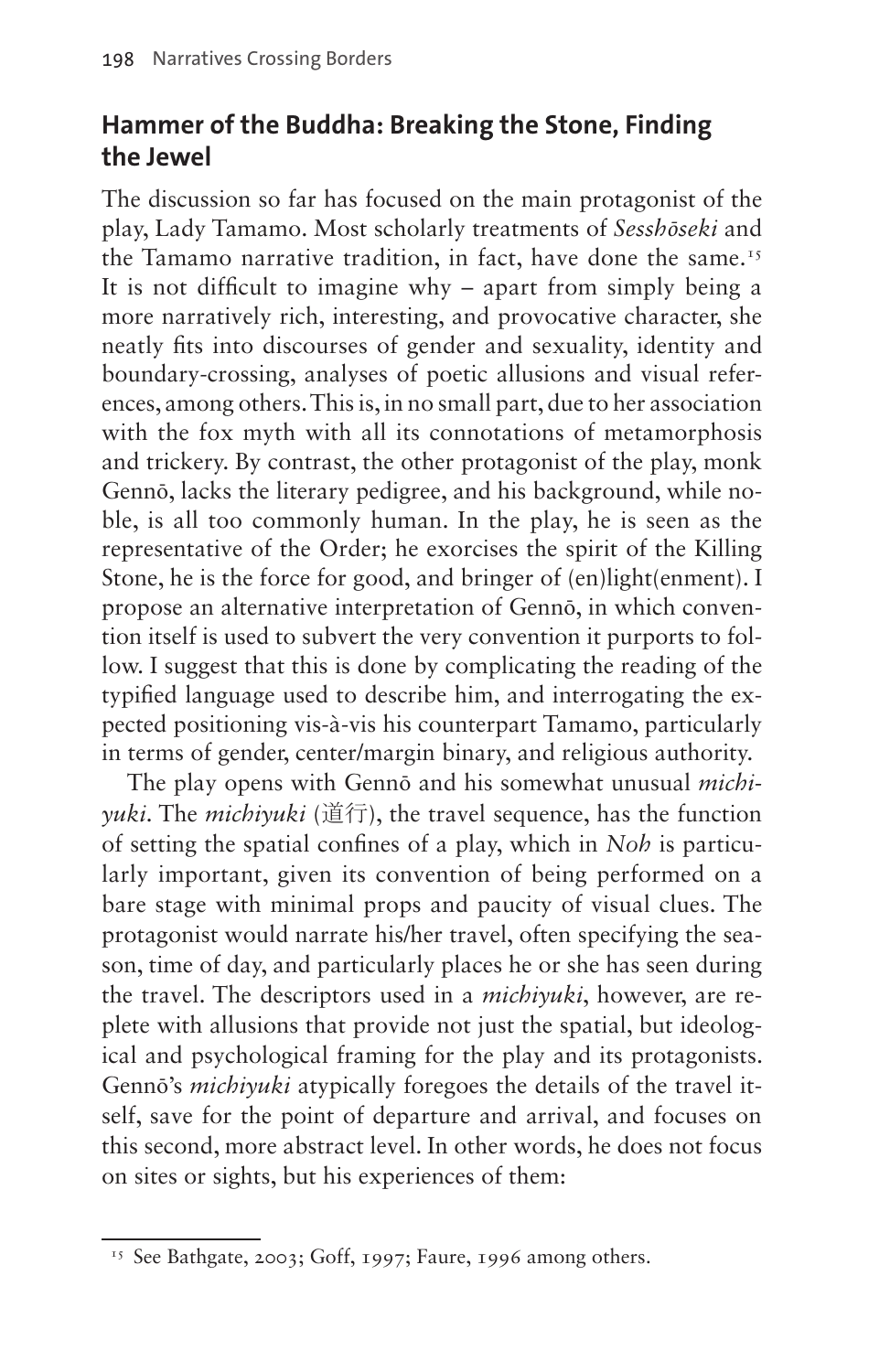Let me traverse this floating world, my heart invited by clouds and water, my heart drawn forth by water and clouds.

I am Gennō, the one on the Path. Intent on achieving enlightenment, I have not strayed from the teachings of my lineage. Finally rid of affliction and delusion, I preach to people far and wide. I spent some time in Ōshū, but decided to go to the capital for the winter ascetic retreat.

My unstable self like water and clouds, my unstable self like water and clouds, wandering bewildered in the floating world of suffering. Having not reached the full depth of my mind I passed the Shirakawa barrier and arrived in Nasu-no-hara that glistens like the frost, I arrived in Nasu-no-hara in Shimotsuke province.<sup>[16](#page-10-0)</sup>

While Gennō, by virtue of the generic convention, is in the reader's/ viewer's mind contrasted with Tamamo and, as discussed earlier, supposed to represent Order to her Chaos, his monologue draws some obvious and significant parallels with his counterpart. His self-introduction and the references he makes mark him, too, as a creature of movement and transformation. He likens himself with clouds and water (雲水), and evokes imagery of movement, such as drifting (迷い行く), floating (浮く), wandering (旅に出る), all of which are references to the Buddhist concept of impermanence and an emblematic way of referring to traveling monks, but they also evoke the themes of boundary crossing; Gennō has passed the boundary at Shirakawa river, and his travelling trajectory takes him from the Eastern provinces, which in this historical and cultural context represent the Margin, to the capital, i.e. the Center.

The image of Gennō and movement is further bolstered by the reputation of the historical Gennō, who as an adept of the Sōtō Zen lineage, was heavily involved in traveling for proselytizing, gathering solicitations for building temples, as well as practicing mountain asceticism. The latter two, while not explicitly noted in the play, are, nevertheless, copiously documented in the historical and temple records (Ishikawa, 1984; Ueno, 2013). Apart from movement, Gennō particularly insists on his status as a drifting, unstable (定めなき) self (身), lost in this world, evoking imagery of malleability and transformation: water and clouds, clouds and frost, river and frost, all are words used in the *michiyuki* to

<span id="page-10-0"></span><sup>&</sup>lt;sup>16</sup> My translation. (Sanari 1930, p. 1635).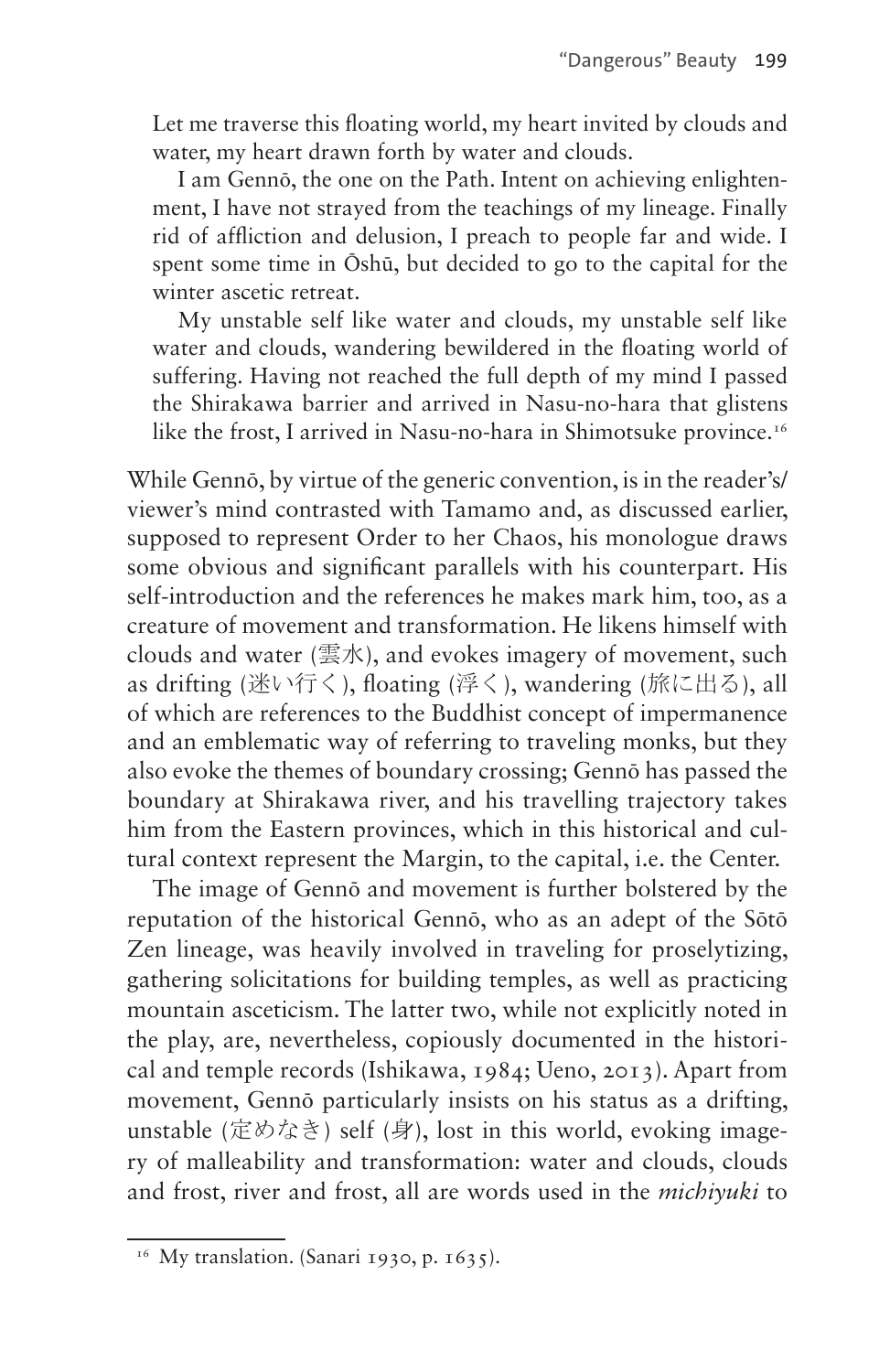refer to Gennō's person and the space he occupies (physically and spiritually), and all bring forth the imagery of water and air condensing and freezing and changing from one into the other.

In *Noh*, the distribution of central roles is typically between *shite*, the protagonist, and *waki*, the counterpart.<sup>17</sup> These are in no way "stock characters," but in a tradition marked by a strong emphasis on conventional treatment of content, structure, and language, they always come with a set of presuppositions. In *Sesshōseki*, Tamamo is the *shite* to Gennō's *waki*, which already defines their relationship in a particular way, and creates certain expectations for the audience. In a play in which a female spirit is confronted by a Buddhist monk this is all the more true, due to the underlying power and gender dynamics. In her own consideration of boundaries in *Noh*, Gerry Yokota focuses on gender polarities, and considering female protagonist/Buddhist monk polarity she ponders whether the conventional relationship in which the social and religious dominance rests with the man, can become more equal, or even reversed (Yokota, 2016, p. 78). While Yokota directs this query particularly to the third category *Noh*, where the *shite* is a ghost of a human woman, and not a demonic entity as in the fifth-category *Sesshōseki*, her question, I believe, is a profitable venue to explore here, as treatment of Lady Tamamo and Genno's relationship and rapport destabilizes the traditional convention.

By the time Gennō and Tamamo meet, the initial definitions of their personhoods, and the audiences' perceptions of them as polar opposites have gradually shifted. Drawing on generic conventions of *Noh*, their positionalities are first presented as a malevolent spirit/deluded entity versus the monk on the Buddha path. Then, as we see Tamamo's movement and transformation paralleled by Genno's, narrative of impermanence and instability, it emerges that the nature of the two figures overlaps. Finally, the

<span id="page-11-0"></span><sup>&</sup>lt;sup>17</sup> The *shitelwaki* relationship in *Noh* is difficult to define, as it defies the usual relational structuring in most other types of drama and fiction, especially the ones belonging to the Western traditions (such as "protagonist/antagonist," "hero/villain," etc.). I use the terms "protagonist" for *shite*, and "counterpart" for *waki* as I believe they come close to reflecting the relationship of simultaneous conflict, dependence, identification, and anything and everything in between.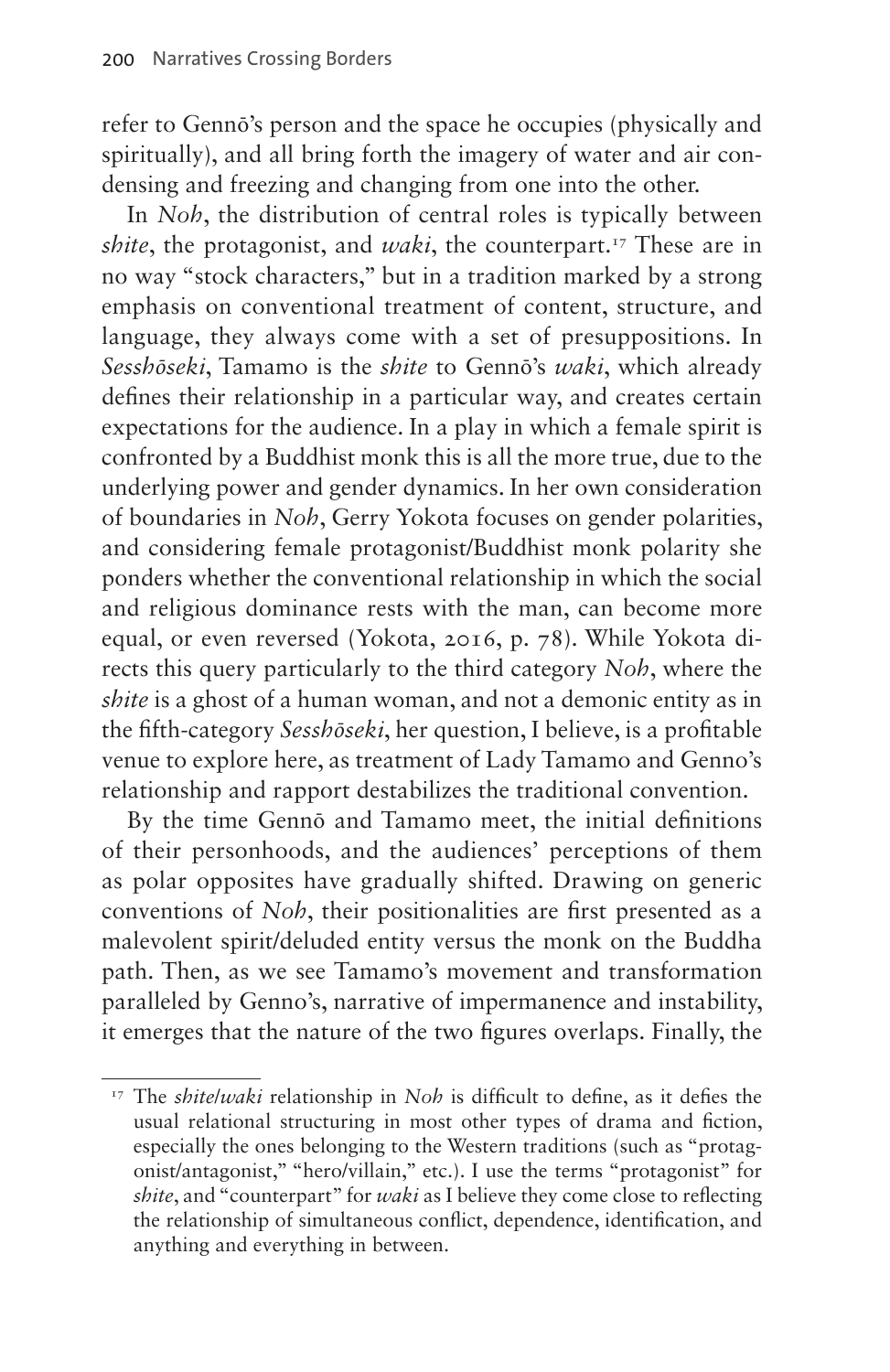reversal of the roles between the two happens on several levels. This is demonstrable in how the two are aligned with Margin/ Center. While numerous aspects of the vulpine Tamamo designate her as a creature of the Margin, the opposite is also true. Tamamo, while moving, always associates herself with the Center and those who symbolize and represent it. She is a beloved and influential consort to kings and princes, or even a deity they worship, as seen in discussion above. Gennō, on the other hand, is a traveler without fixed abode; he represents the margin while she is center(ed). In fact, both characters move back-and-forth between their central(izing) and marginal(izing) identities. In a more dramatic way, this reversal is seen in the first encounter between the two protagonists, which begins with a spatial prohibition: Gennō is not to approach the stone. This, of course, is justified as necessary for his own protection, but at the same time it is a revealing commentary on the power positioning between the two. In the most basic sense, it is an injunction against violating a boundary, as it foreshadows the danger of violating certain spatial confines, and hints at consequences arising from it. This injunction is implemented by (the ghost of) Tamamo, ostensible bringer of Chaos, and not Gennō, ostensible representative of the Order. Furthermore, according to the Killing Stone folk tradition, the noxious rock marks the separation between this world and the Other, so in an ironic twist, the ultimate boundary crosser has literally become a boundary.

Even the final scene of the play, where Gennō holds a Buddhist service for the spirit of the stone to pacify it, is not uncomplicated. In her final proclamation of retiring her "demon form": 鬼 神の姿は失せにけり(Sanari, 1930, p. 1846) (*kijin no sukata ha usenikeri* "the form of the demon is gone!") the character used is 鬼神 (*kijin*), which is a combination of 鬼, meaning "demon" (also "angry spirit"), and 神, designating deity (also "pacified" or "deified spirit"). In fact, the term *kijin* itself, does not necessarily refer to a malevolent demon, but a "fierce deity," and foxes in Japan have, historically, been understood in precisely that way. The fox has a long-standing association with rice fields and rice field deities (Smyers, 1998, p. 75–78), and as such is a force for the culture and not chaos. In that sense, it is a symbol of fertility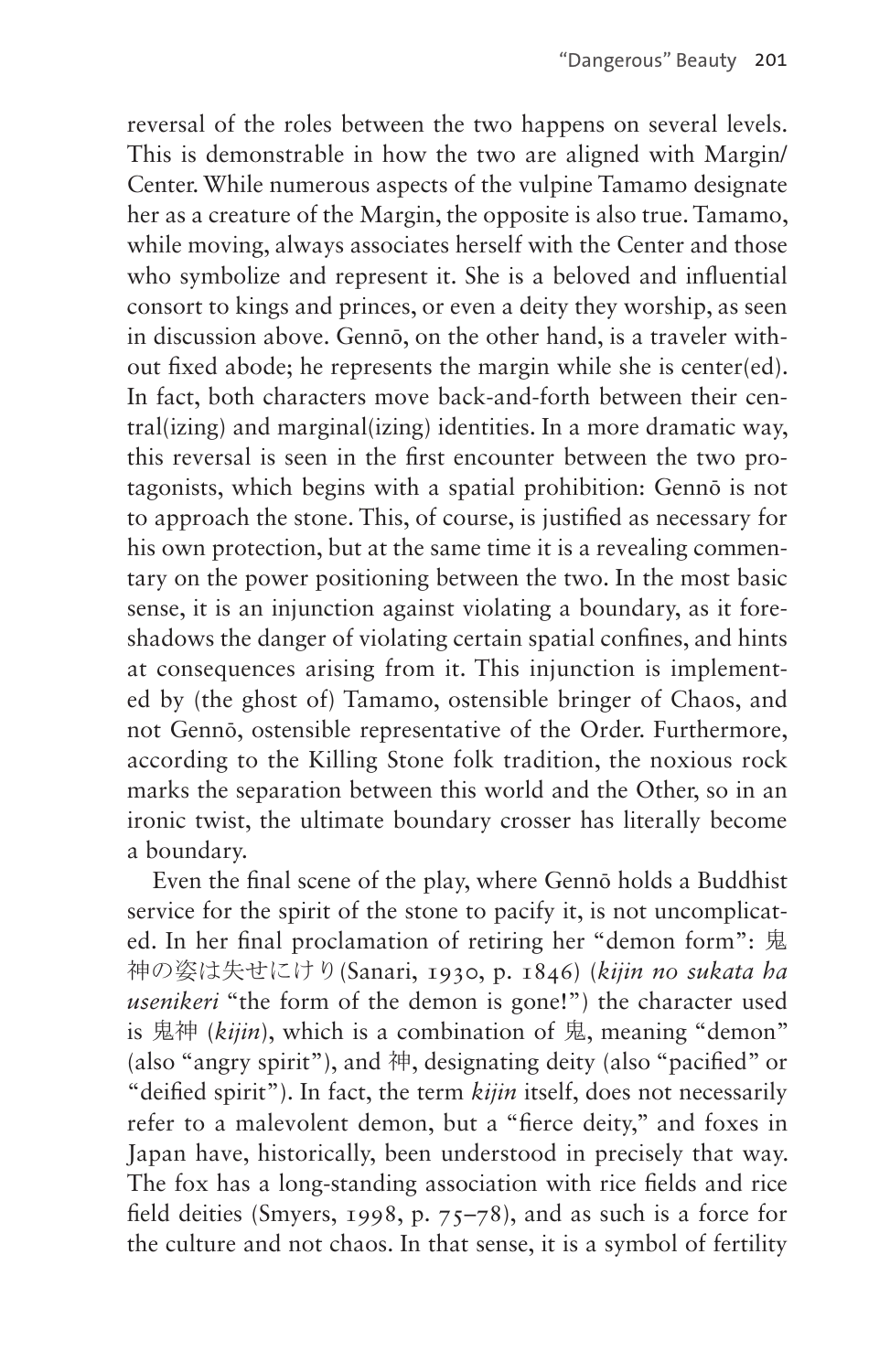and not death and destruction. On the other hand, through her incarnation as Dakiniten, as discussed earlier, the fox is associated with graveyards and corpses. Thus, drawing on these opposite but complementary associations, we can read Tamamo as a *kijin*, who mediates life and death through interplaying these two symbolic orders. Therefore, rather than a Buddhist priest, Gennō, in this particular case acts as a traditional Japanese Shintō ritualist, and pacifies, not the alien Other disruptive deity, but the very indigenous fierce goddess that is Tamamo. Discussing representations of alterity in the Tantric Buddhist discourse, David B. Gray notes that "[R]eligious identity […] is not monolithic but relational, developing and changing through the encounters that continually occur between competing religious traditions" (Gray, 2005, p. 45). The boundary-crossing that Tamamo and Gennō achieve together, is such an overlapping of religious codes.

### **Conclusion: Noh Boundaries**

In *Sesshōseki*, border-crossing is presented as a mode of action that destabilizes Order, while also providing a means to reestablish it. Utilizing movement and transformation as modes of boundary-crossing, the play problematizes a number of social, historical, and religious issues. These are personified in the characters of the protagonist and her counterpart, and worked out through their interaction. Lady Tamamo is constructed as a subversive figure who upsets and disrupts the boundaries that establish, support, and maintain Order. The established order is one of superiority of human over non-human, male over female, ignorant over enlightened, domestic (Japanese) over foreign (continental), Center over Margin. Tamamo repeatedly crosses all these boundaries and upsets the Order. Katherine Pratt Ewing suggests that we can look at our very categories as "borderlands," sites of negotiations (Ewing, 1998, p. 263). Tamamo embodies several overlapping categories as she moves and transforms across boundaries on multiple levels both synchronically (ontologically) and diachronically (over time). The body of a shape-shifter like Tamamo represents a site for negotiating and resolving crises in understanding the long held, entrenched categories. On the one hand she moves through multiple identities, imperial reigns,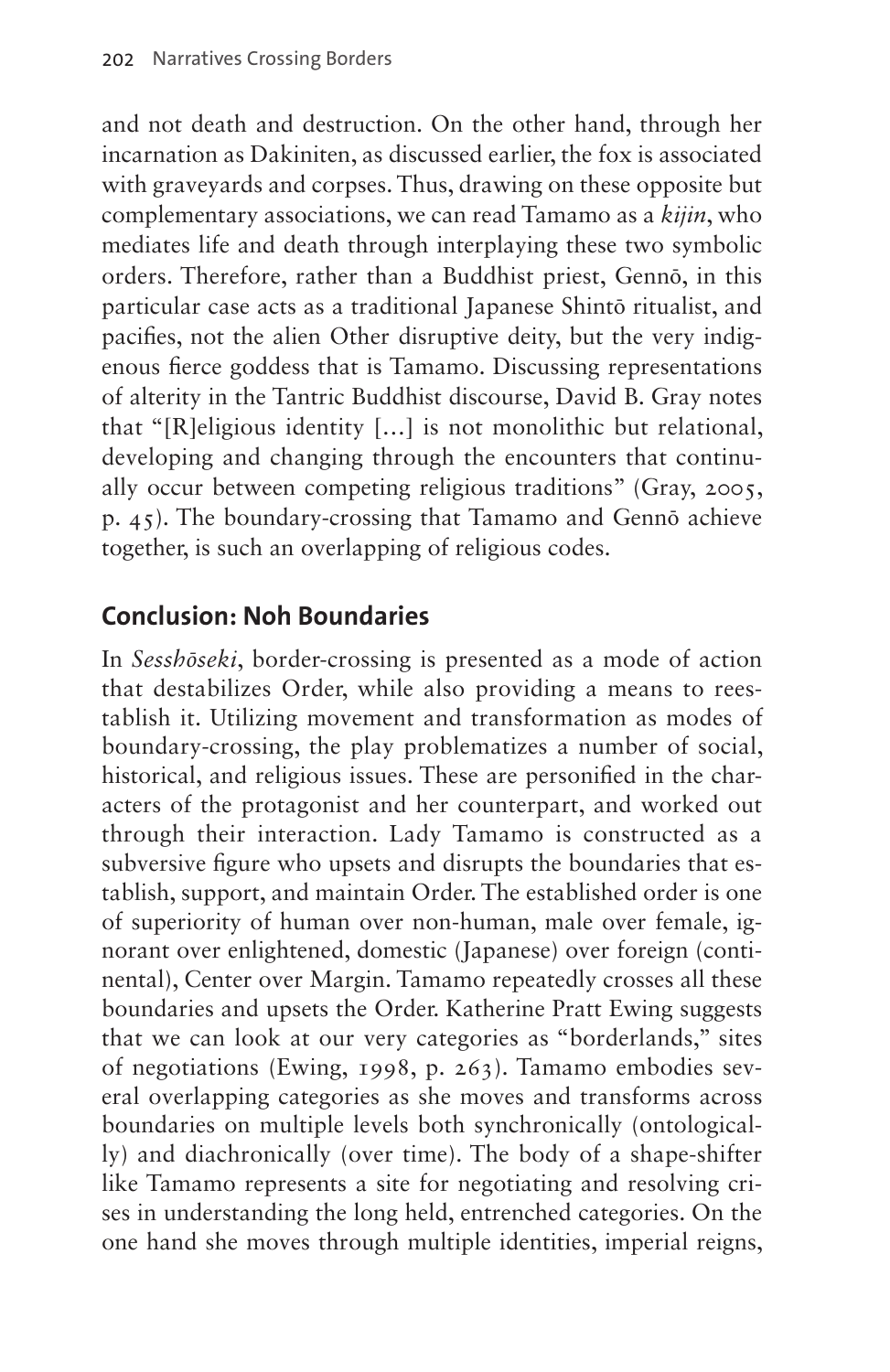continents and realms, while at the same time collapsing time and space and those identities, effectively erasing the boundaries between them.

Gennō, the proponent of the dominant religious regimen, acts as her foil and deterrent. However, as shown in the analysis of his *michiyuki*, he is himself a moving and shifting entity. A Buddhist monk without fixed abode, drifting and floating, having not yet reached the depth of his mind, he embodies ruptured Order. It is this vulnerability that makes the relationship between the two characters particularly interesting and significant. While on the surface this relationship plays out according to convention, when all the underlying subtext is taken into account (narrative tradition, linguistic connotations, performative structure) what it exactly means to say that Order is disturbed and reestablished invites deeper inquiry.

*Noh* lends itself particularly well to this kind of analysis, due to its own boundary-crossing characteristics, being at once literature, performance, religious text, and ritual. It weaves narratives from multiple sources, often generically quite diverse, into a tapestry that makes a narrative in its own right but relies on its predecessors for full meaning and significance. As a performance it overlaps dramatic acting with elements of religious ritual, and in its own way, dance and music. Acting technique in *Noh* is a part of this conversation as well, and contributes to the possibility of narrative expression, as "Body in *Noh* [is] a flexible processual site," where "phenomenal world [is] perceived as a living body" (Amano, 2011, p. 530). This is why Tamamo and, indeed, Gennō can be the sites of different kinds of "crossings." They are characters in a narrative, performers on the stage, and participants in a ritual. The narrative (or rather narratives, as we have seen multiple narrative threads woven together) provides the dimension of probing the historical context and socio-political structure of aristocracy/samurai transition. The ritual context of *Noh* coopts Gennō's status as a Buddhist figure and places him within the demon-pacifying ritual structure, complicating the relationship between overlapping religious traditions (Buddhist and non-Buddhist). Precisely due to its generic characteristics, Noh provides the stage, literal and metaphorical,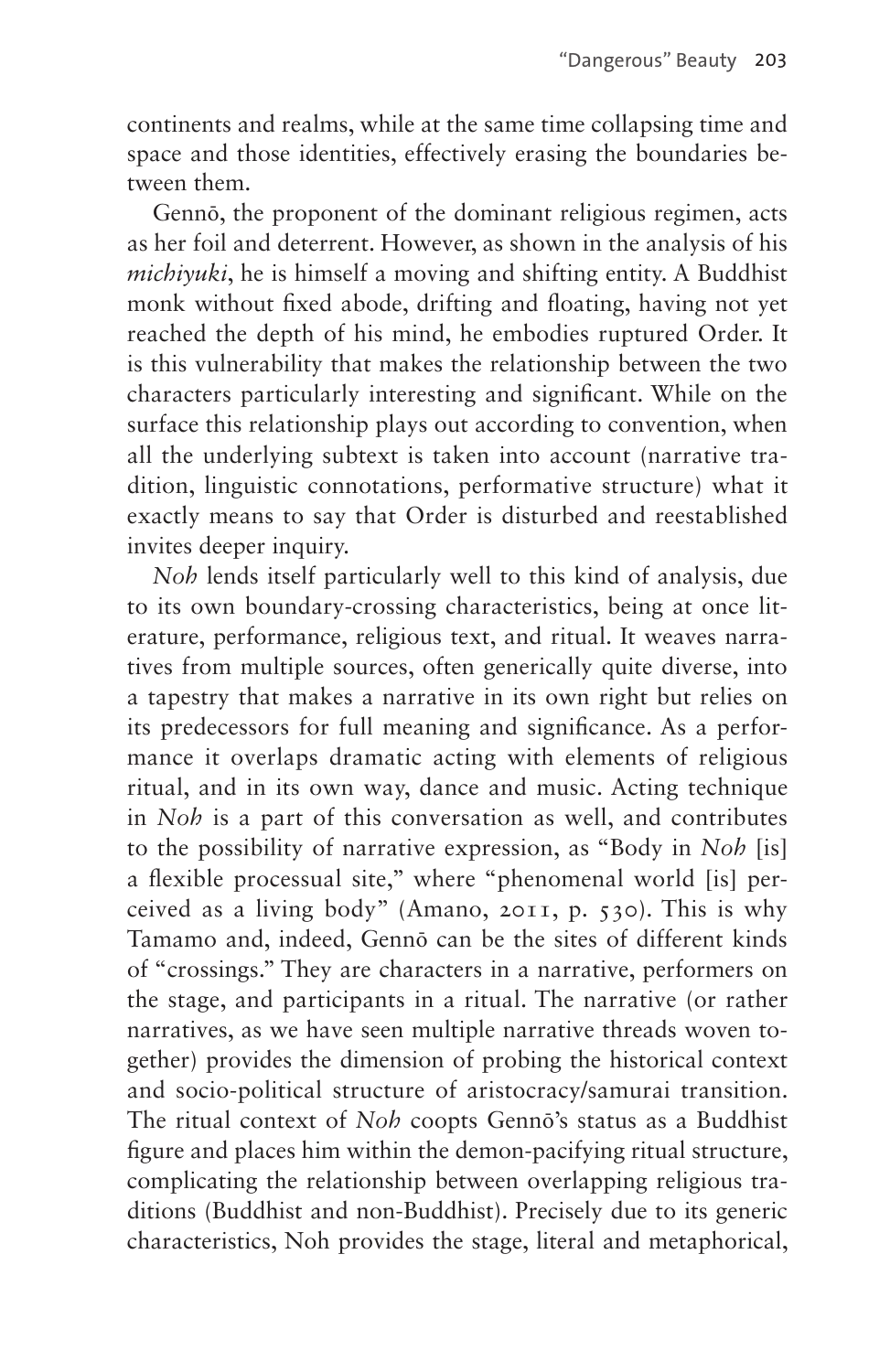on which competing regimens, orders, and Orders can interplay with each other. The order is established dialectically as the new Order, while the process of ordering is a reconfiguration of the preceding one.

Boundary crossing in Noh occurs in a way that boundaries are being transcended, but the reality is being reconfigured, not as disturbance of order, but as a constant process of ordering and reordering, in other words – unbounding. However, this process is simultaneously a process of (re)bounding – establishing boundaries that will be unbounded. This allows for the audience to remain comfortable with their categories that are seemingly reified. This process is deeply subversive in that sense, as it completely unravels the plane of reality while keeping the strings seemingly together. Narratives of boundary-crossing create an epistemological frame where nothing is as it seems, and reality is fragmented and unstable. Unbounding would rather be creating an alternative order through boundary-crossing reconfigured as un-bounding.

#### **References**

- Amano, Y. (2011). "'Flower' as Performing Body in Nō Theatre," *Asian Theatre Journal*, 28, pp. 529–548.
- Bathgate, M. (2003). *The Fox's Craft in Japanese Religion and Culture: Shapeshifters, Transformations, and Duplicities*. New York: Routledge.
- Brazell, K. (1999). *Traditional Japanese Theater*, Revised ed. New York: Columbia University Press.
- Butler, L. A. (1996). "The Way of Yin and Yang. A Tradition Revived, Sold, Adopted," *Monumenta Nipponica*, 51(2), pp, 189–217.
- Ewing, K. P. (1998). "Crossing Borders and Transgressing Boundaries: Metaphors for Negotiating Multiple Identities," *Ethos*, 26(2), pp. 262–267.
- Faure, B. (2015). *Gods of Medieval Japan: Protectors and Predators*. Honolulu: University of Hawaii Press.
- Goff, J. (1997). "Foxes in Japanese Culture: Beautiful or Beastly?" *Japan Quarterly*, 44(2), pp. 66–77.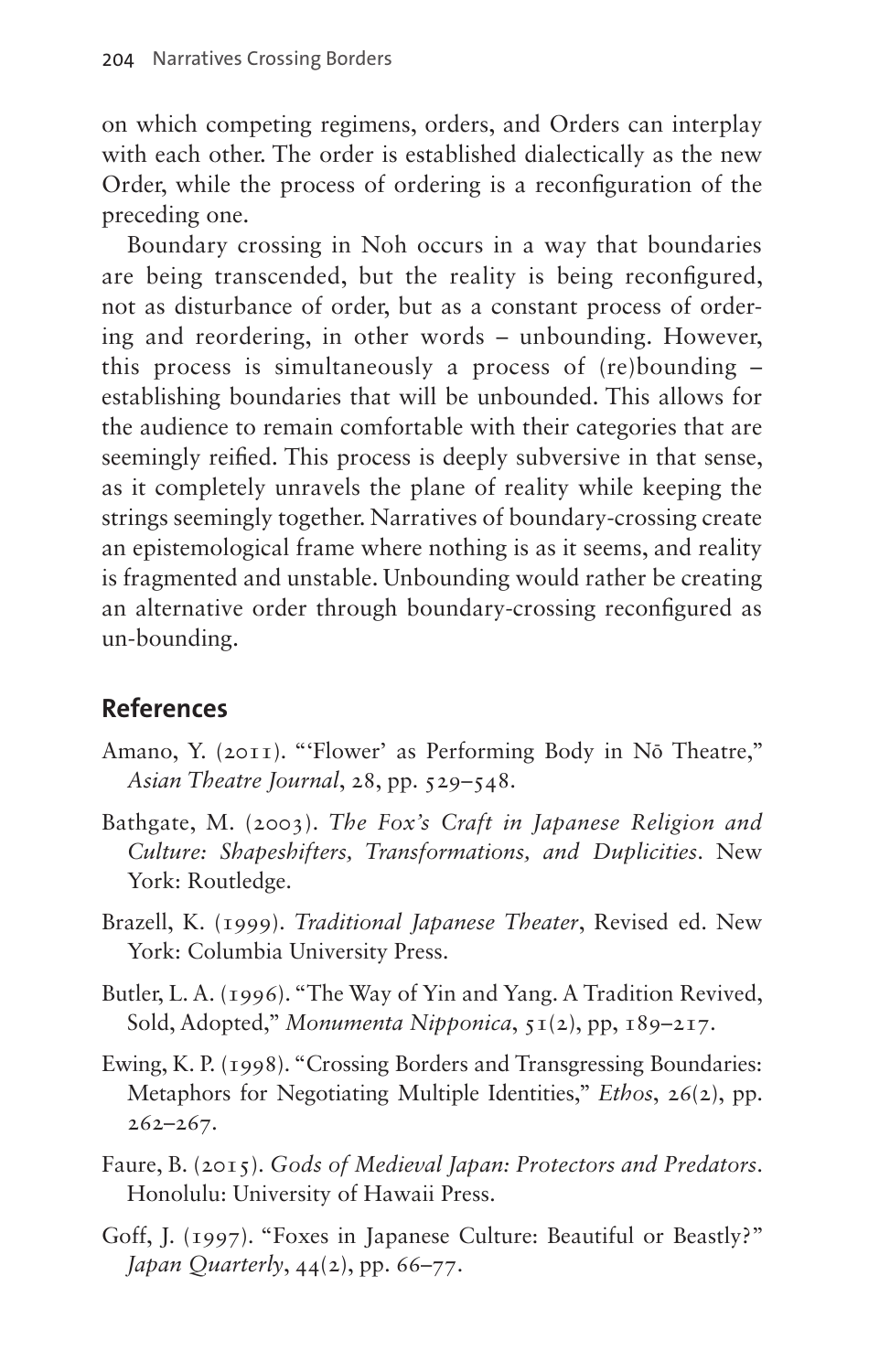- Gray, D. B. (2005). "Eating the Heart of the Brahmin: Representations of Alterity and the Formation of Identity in Tantric Buddhist Discourse," *History of Religions*, 45(1), pp. 45–69.
- Heine, S. (2000). *Shifting Shape, Shaping Text: Philosophy and Folklore in Fox Koan*. Honolulu: University of Hawaii Press.
- Ishikawa, R. (1984). "Genno Shinsho to sanrinryo," *Indogaku bukkyogaku kenkyu*, 32(2), pp. 597–602.

——— (1982). "Chuse sotoshu no chiho tenkai to Genno Shinsho," *Indogaku bukkyogaku kenkyu*, 31(1), pp. 227–231.

- Itō, M. (1983). *Yōkyokushū / Itō Masayoshi kōchū, Shinchō Nihon koten shūsei*. Tōkyō: Shinchōsha.
- Iwagi Y. (2005). "Tamamo no mae monogatari no kenkyu," *Ryukoku daigaku daigakuin bungaku kenkyuka kiyo*, 27, pp. 405–408.
- Kaifeng, X. (2006). *The Cult of the Fox: Power, Gender, and Popular Religion in Late Imperial and Modern China*. New York: Columbia University Press.
- Kimbrough, K. & Haruo, S. (2018). *Monsters, Animals, and Other Worlds: A Collection of Short Medieval Japanese Tales*. New York: Columbia University Press.
- Minobe, S. (1982). "The World View of 'Genpei Jōsuiki'," *Japanese Journal of Religious Studies*, 9(2–3), pp. 213–233.
- Nienhauser, W. Jr. (ed). (1994). *The Grand Scribe's Records*. Bloomington: Indiana University Press
- Sanari, K. (1930). *Yōkyoku taikan*, Vol 5. Tōkyō: Meiji Shoin.
- Sakaita, H. (1996). "Nicchu kitsune bunka no tansaku," *Chukyo daigaku kyoyo ronso*, 36(4), pp. 1292–1330
- Smyers, K. (1998). *The Fox and the Jewel: Shared and Private Meanings in Contemporary Japanese Inari Worship*. Honolulu: University of Hawaii Press.
- Ueno, N. (2013). "Zoku fuso zenrin so hoden ni miru Genno Shinsho," *Indogaku bukyogaku kenkyu*, 61(2), pp. 560–563.

<sup>——— (2010). &</sup>quot;Genno Shinsho kaiso no dewa shohoji ni nokoru denki shiryo ni tsuite," *Indogaku bukyogaku kenkyu*, 58(2), pp. 722–725.